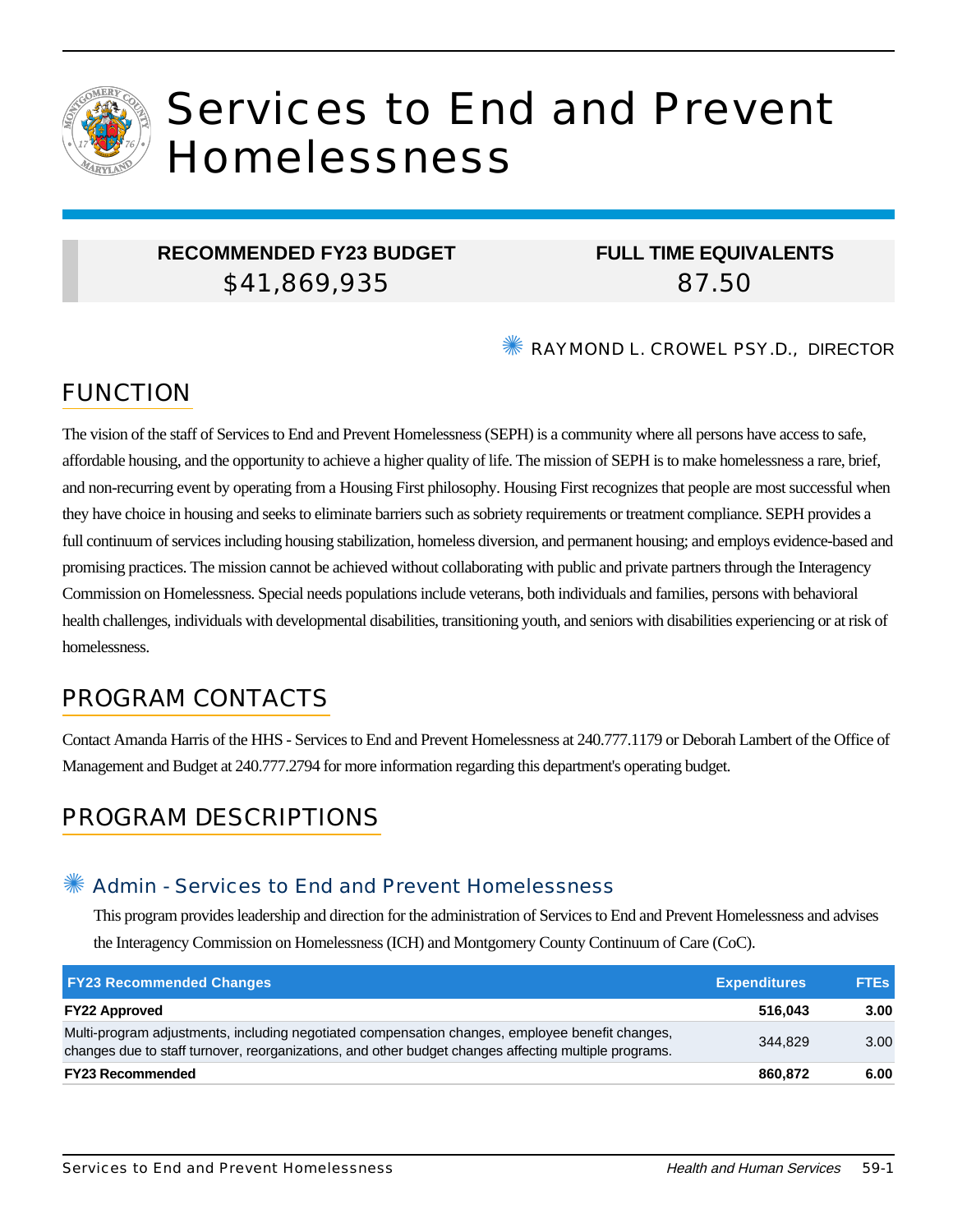## Coordinated Entry

Coordinated entry is a process developed to ensure that all people experiencing a housing crisis have fair and equal access and are quickly identified, assessed for, referred, and connected to housing and assistance based on their strengths and needs. Within a Coordinated Entry System, persons are prioritized for housing based on vulnerability using a data-driven, real-time process. Montgomery County's Coordinated Entry System embraces Housing First principles of low barrier access, consumer choice, community integration, and housing orientation.

| <b>Program Performance Measures</b>                                                                                                          | <b>FY20</b> | <b>FY21</b> | Actual Actual Estimated Target Target | FY22 FY23 FY24 |     |
|----------------------------------------------------------------------------------------------------------------------------------------------|-------------|-------------|---------------------------------------|----------------|-----|
| Number of homeless individuals with a completed vulnerability assessment (Using the<br>VI-SPDAT) to determine housing placement <sup>1</sup> | 659         | 382         | 370                                   | 375            | 375 |
| Coordinated Entry - Days from housing program assignment to housed                                                                           | 68          | 33          | 40                                    | 40             | 40  |
| Percent of homeless individuals with a completed vulnerability assessment (using the<br>VI-SPDAT) to determine housing placement             | 96%         | 89%         | 91%                                   | 95%            | 95% |

**1** The FY20 increase is due to added funding to the Continuum of Care and additional Rapid Rehousing vacancies, which led SEPH to encourage providers to complete VI-SPDATs for their clients. Since conditions for FY20 were unusual due to COVID-19, future year projections are based on pre-FY20 trends.

| <b>FY23 Recommended Changes</b>                                                                                                                                                                          | <b>Expenditures</b> | <b>FTEs</b> |
|----------------------------------------------------------------------------------------------------------------------------------------------------------------------------------------------------------|---------------------|-------------|
| <b>FY22 Approved</b>                                                                                                                                                                                     | 1,371,474           | 6.90        |
| Increase Cost: Homeless Entry Coordinator to Implement New Federal Legal Requirement                                                                                                                     | 104.960             | 1.00        |
| Multi-program adjustments, including negotiated compensation changes, employee benefit changes,<br>changes due to staff turnover, reorganizations, and other budget changes affecting multiple programs. | (207, 691)          | (1.00)      |
| <b>FY23 Recommended</b>                                                                                                                                                                                  | 1,268,743           | 6.90        |

# ✺ Healthcare for the Homeless

Healthcare for the Homeless provides medical and dental services to individuals experiencing homelessness in emergency shelters, street outreach, and transitional housing. Medical services are also provided to individuals and families served in permanent supportive housing programs. Healthcare for the Homeless is committed to reducing the health disparities for people experiencing homelessness by providing low barrier access to services and reducing re-admissions to hospitals.

| <b>Program Performance Measures</b>                                                                                  |     | <b>FY20 FY21</b> | Actual Actual Estimated Target Target |     | FY22 FY23 FY24 |
|----------------------------------------------------------------------------------------------------------------------|-----|------------------|---------------------------------------|-----|----------------|
| Number of individuals receiving primary care services through Healthcare 4 the Homeless<br>(Mobile Med) <sup>1</sup> | 112 | 180              | 180                                   | 180 | 180            |
| Number of hospital transfers from year-round shelters (based on 911 emergency calls) <sup>2</sup>                    | N/A | 427              | 355                                   | 284 | 227            |
|                                                                                                                      |     |                  |                                       |     |                |

**1** This measure tracks new patients served.

**2** Shelter locations increased and shifted in FY20, in part due to COVID-19, requiring a re-baselining of this measure. Measure resumed reporting in FY21.

| <b>FY23 Recommended Changes</b>                                                                                                                                                                          | <b>Expenditures</b> | <b>FTEs</b> |
|----------------------------------------------------------------------------------------------------------------------------------------------------------------------------------------------------------|---------------------|-------------|
| <b>FY22 Approved</b>                                                                                                                                                                                     | 1,212,175           | 5.00        |
| Enhance: Additional Health and Psychiatric Services for Increase in Year-Round Clients at Homeless<br><b>Shelters</b>                                                                                    | 600,000             | 0.00        |
| Multi-program adjustments, including negotiated compensation changes, employee benefit changes,<br>changes due to staff turnover, reorganizations, and other budget changes affecting multiple programs. | 171.391             | 0.00        |
| <b>FY23 Recommended</b>                                                                                                                                                                                  | 1,983,566           | 5.00        |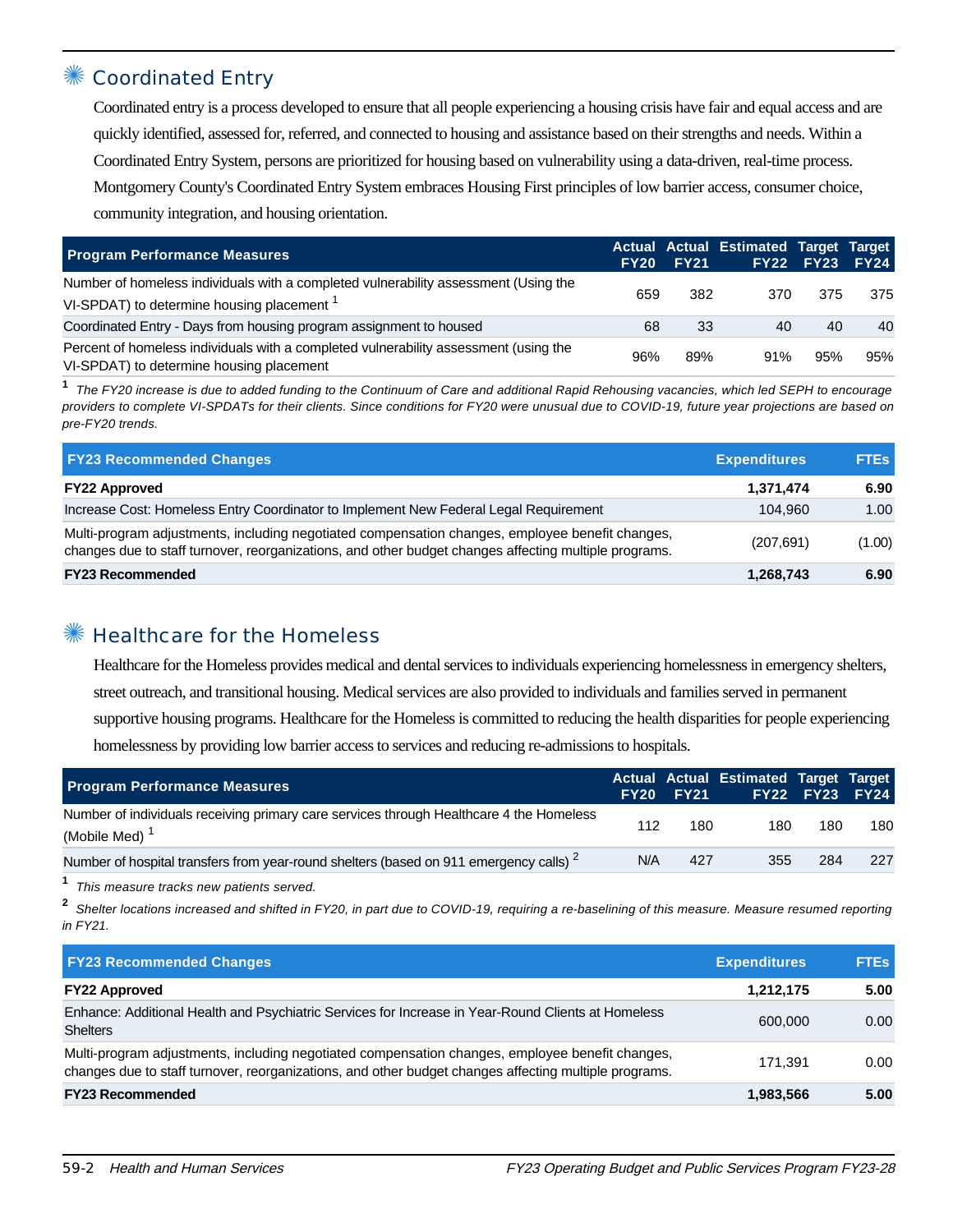#### ✺ Homeless Services for Families

Homeless Services for Families provides emergency shelter and transitional housing to families with children. Services include intake and assessment, case management, and housing location to link families experiencing homelessness to housing, behavioral health, financial, and legal programs. All services are housing focused with a goal of connecting families with permanent housing as quickly as possible and removing systemic barriers to accessing housing and services.

| <b>Program Performance Measures</b>                                                         | FY20 | <b>FY21</b> | Actual Actual Estimated Target Target | FY22 FY23 | FY24 |
|---------------------------------------------------------------------------------------------|------|-------------|---------------------------------------|-----------|------|
| Number of individuals as part of a family unit experiencing homelessness for the first time | 451  | 426         | 420                                   | 420       | 420  |
| Average length of stay in days by homeless families in emergency shelter <sup>1</sup>       | 54   | 73          | 55                                    | 30        | 30   |
| Percent of households returning to homelessness                                             | 11%  | 10%         | 8%                                    | 5%        | 5%   |

**1** During FY21 the Continuum of Care (CoC) saw an increase in the number of Households with minor children as well as an increase in household size. This created difficulties in getting families housed and out of shelter, resulting in an increase in length-of-time (LOT) in shelter for families.

| <b>FY23 Recommended Changes</b>                                                                                                                                                                          | <b>Expenditures</b> | <b>FTEs</b> |
|----------------------------------------------------------------------------------------------------------------------------------------------------------------------------------------------------------|---------------------|-------------|
| <b>FY22 Approved</b>                                                                                                                                                                                     | 3.240.491           | 3.00        |
| Multi-program adjustments, including negotiated compensation changes, employee benefit changes,<br>changes due to staff turnover, reorganizations, and other budget changes affecting multiple programs. | 101.397             | 0.00        |
| <b>FY23 Recommended</b>                                                                                                                                                                                  | 3,341,888           | 3.00        |

## Homeless Services for Single Adults

Homeless Services for Single Adults provides emergency shelter, street outreach, and transitional housing to adults experiencing homelessness. All services are housing focused with a goal of connecting adults with permanent housing as quickly as possible by removing barriers such as poor credit, criminal history, limited or no access to behavioral and somatic healthcare, and low or no income. Homeless services include centralized shelter intake and diversion, comprehensive case management, assertive engagement, housing location, employment training and job development, legal services, and assistance with entitlements like Food Stamps and Medicaid.

| <b>Program Performance Measures</b>                                                                                | <b>FY20</b> | <b>FY21</b> | Actual Actual Estimated Target Target | <b>FY22 FY23</b> | <b>FY24</b> |
|--------------------------------------------------------------------------------------------------------------------|-------------|-------------|---------------------------------------|------------------|-------------|
| Number of homeless single adults counted during Annual Point in Time Count                                         | 485         | 480         | 475                                   | 470              | 465         |
| Length of time homeless in days for adults in emergency shelter, outreach, or transitional<br>housing              | 66          | 119         | 100                                   | 94               | 86          |
| Percent of positive exits to permanent housing from street outreach, emergency shelter, or<br>transitional shelter | 36%         | 41%         | 40%                                   | 42%              | 44%         |

**1** Inflow into the Coordinated Entry system is higher overall and, although the program is housing people using various resources, clients are staying longer in shelter. The Continuum of Care projects that its influx of clients will stabilize and return to the previous LOT for single adults in shelter, outreach, or transitional housing and be more in line with future projections.

| <b>FY23 Recommended Changes</b>                                                                                                                                                                          | <b>Expenditures</b> | <b>FTEs</b> |
|----------------------------------------------------------------------------------------------------------------------------------------------------------------------------------------------------------|---------------------|-------------|
| <b>FY22 Approved</b>                                                                                                                                                                                     | 8,551,917           | 2.00        |
| Add: Diversion Hotline and Centralized Shelter Intake for Households Without Children                                                                                                                    | 700.000             | 0.00        |
| Enhance: Pathways Contract to Increase Street Outreach Resources in Silver Spring and Wheaton                                                                                                            | 180.000             | 0.00        |
| Multi-program adjustments, including negotiated compensation changes, employee benefit changes,<br>changes due to staff turnover, reorganizations, and other budget changes affecting multiple programs. | 3.117.123           | 0.00        |
| <b>FY23 Recommended</b>                                                                                                                                                                                  | 12,549,040          | 2.00        |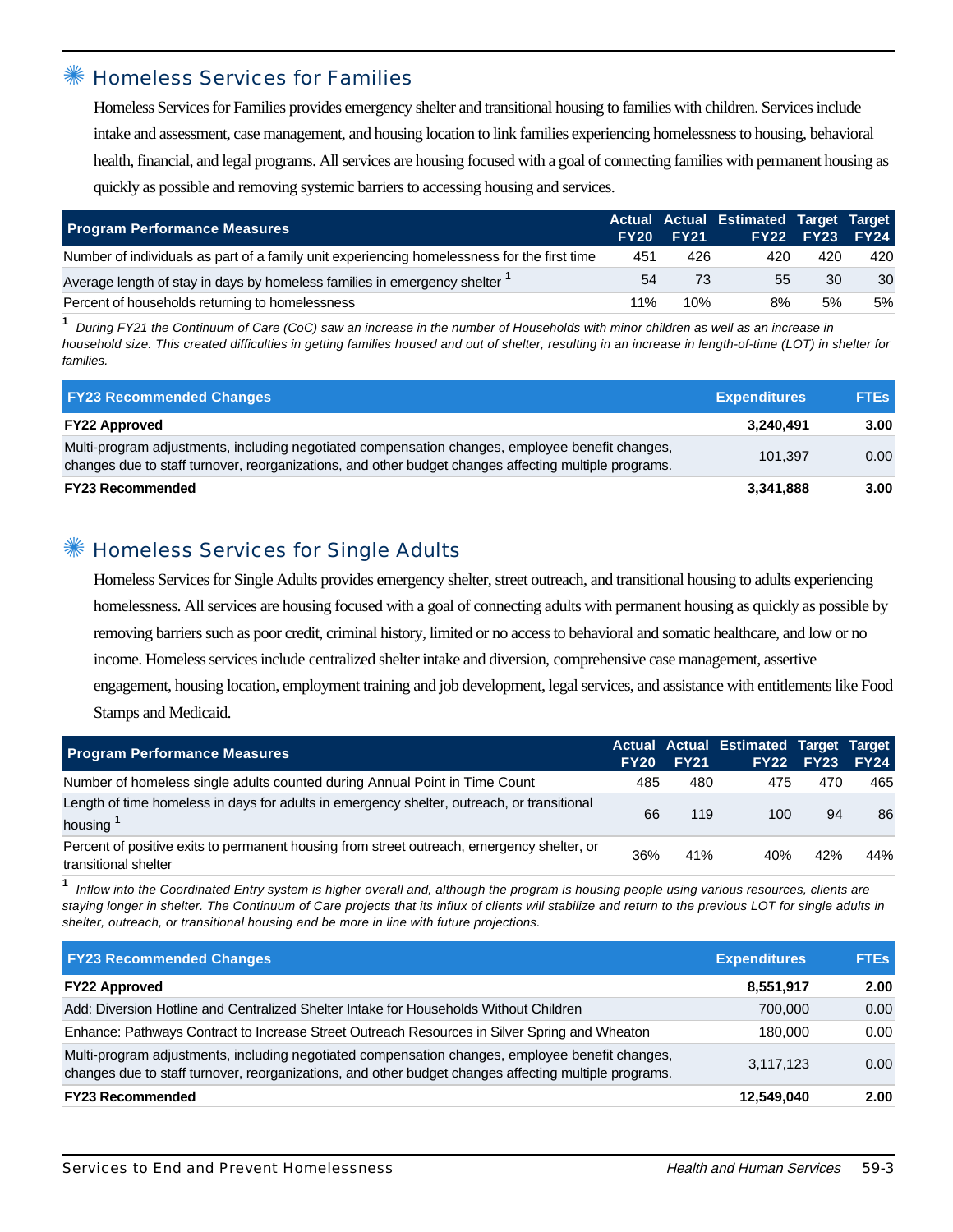#### **Housing Initiative Program**

The Housing Initiative Program is a Housing First permanent supportive housing program serving individuals and families with disabilities. Program participants are quickly connected to permanent scattered site units without any preconditions and offered intensive wraparound support services. The rental assistance is provided by the Department of Health and Human Services staff and services are offered via contracts with non-profit partners. This program also acts as the lead entity for the 1115 Medicaid Waiver Assistance in Community Integration Services through the state Department of Health.

| <b>Program Performance Measures</b>                                                                  | <b>FY20</b> | <b>FY21</b> | Actual Actual Estimated Target Target | <b>FY22 FY23</b> | <b>FY24</b> |
|------------------------------------------------------------------------------------------------------|-------------|-------------|---------------------------------------|------------------|-------------|
| Housing Initiative Program: Number of clients served                                                 | 912         | 1.015       | 1,000                                 | 1.000            | 1.000       |
| Housing Initiative Program -Days from housing program assignment (to accepted) to<br>housed          | 70          | 84          | 60                                    | 45               | 40          |
| Percent of households who retain permanent housing after 12 months                                   | 100%        | 95%         | 99%                                   | 99%              | 99%         |
| Decrease in acuity score, measuring the severity of presenting issues impacting housing<br>stability | N/A         | 25          | 50                                    | 55               | 60          |

**1** Transition to new reporting system (Qlik) impacted FY20 reporting. Measure resumed in FY21. Reported 19% for FY20 retroactively.

| <b>FY23 Recommended Changes</b>                                                                                                                                                                          | <b>Expenditures</b> | <b>FTEs</b> |
|----------------------------------------------------------------------------------------------------------------------------------------------------------------------------------------------------------|---------------------|-------------|
| <b>FY22 Approved</b>                                                                                                                                                                                     | 317.105             | 2.00        |
| Multi-program adjustments, including negotiated compensation changes, employee benefit changes,<br>changes due to staff turnover, reorganizations, and other budget changes affecting multiple programs. | (19,664)            | 0.00        |
| <b>FY23 Recommended</b>                                                                                                                                                                                  | 297.441             | 2.00        |

#### Interagency Commission on Homelessness

The Montgomery County Continuum of Care (CoC) coordinates the community's policies, strategies, and implementation of a housing and services system to prevent and end homelessness through a collaboration of public and private sector groups. Responsibilities include promoting a community-wide commitment to ending homelessness, providing funding for efforts to promote community-wide planning and strategic use of resources to address homelessness, improving coordination and integration with mainstream resources and other programs targeted to people experiencing homelessness. The Interagency Commission on Homelessness is a group of appointed leaders of the CoC who have authority to make decisions on behalf of the CoC.

| <b>Program Performance Measures</b>                                                                                                                                                                      | <b>Actual</b><br><b>FY20</b>                                       | <b>Actual</b><br><b>FY21</b> | <b>Estimated</b><br><b>FY22</b> | <b>Target</b><br><b>FY23</b> | <b>Target</b><br><b>FY24</b> |
|----------------------------------------------------------------------------------------------------------------------------------------------------------------------------------------------------------|--------------------------------------------------------------------|------------------------------|---------------------------------|------------------------------|------------------------------|
| Dollars brought into the continuum from non-County funds                                                                                                                                                 | \$30,505,207 \$101,660,869 \$100,000,000 \$75,000,000 \$50,000,000 |                              |                                 |                              |                              |
| Number of individuals with lived experience participating as ICH<br>Commissioner or on committees                                                                                                        | 15                                                                 | 15                           | 20                              | 20                           | 20                           |
| Number of total homeless individuals counted during the Annual<br>Point in Time Count                                                                                                                    | 670                                                                | 577                          | 575                             | 565                          | 545                          |
| <b>FY23 Recommended Changes</b>                                                                                                                                                                          |                                                                    |                              |                                 | <b>Expenditures</b>          | <b>FTEs</b>                  |
| <b>FY22 Approved</b>                                                                                                                                                                                     |                                                                    |                              |                                 | 111,066                      | 1.00                         |
| Multi-program adjustments, including negotiated compensation changes, employee benefit changes,<br>changes due to staff turnover, reorganizations, and other budget changes affecting multiple programs. |                                                                    |                              |                                 | (107,066)                    | (1.00)                       |
| <b>FY23 Recommended</b>                                                                                                                                                                                  |                                                                    |                              |                                 | 4.000                        | 0.00                         |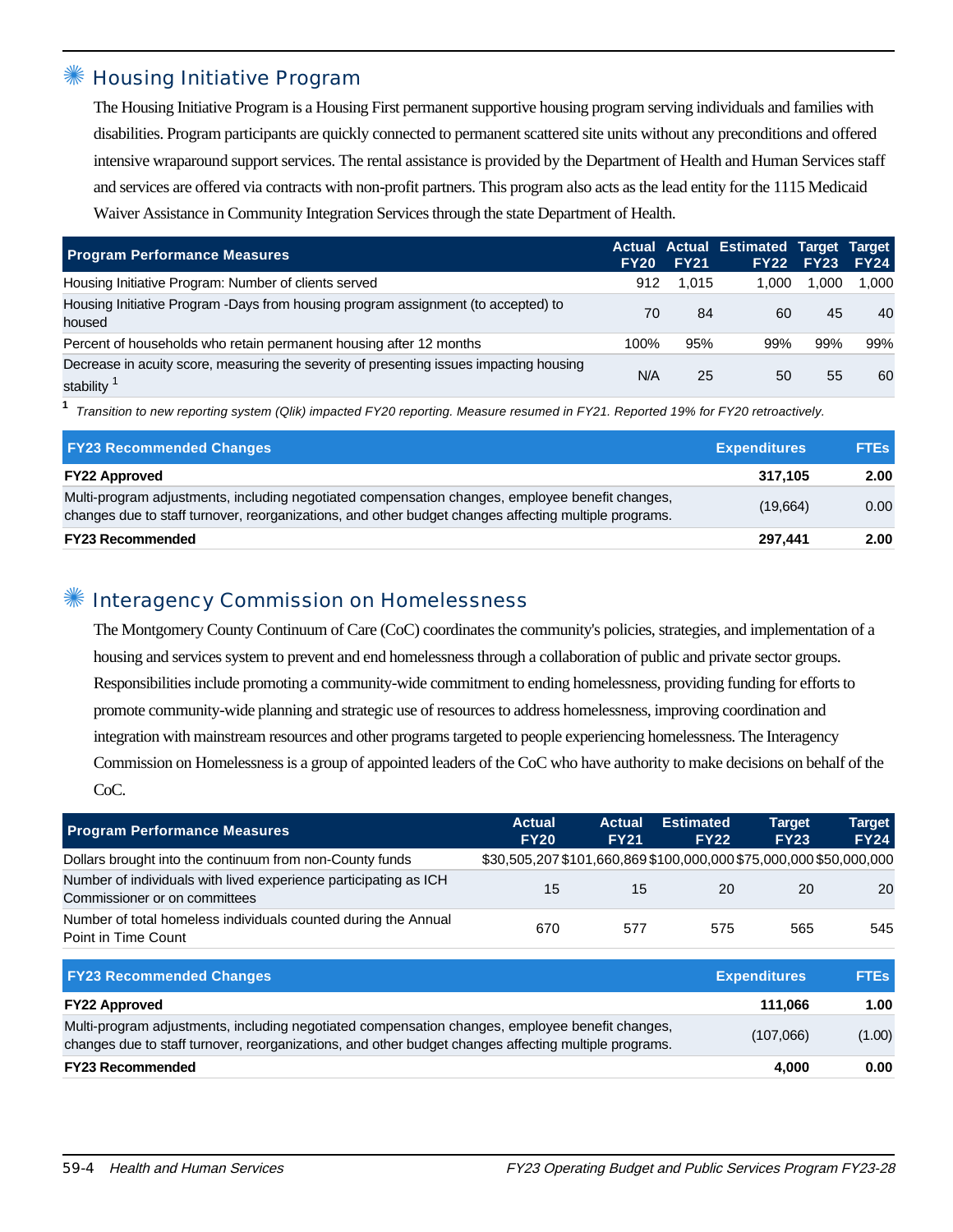#### Permanent Supportive Housing

Permanent Supportive Housing is an evidence-based practice that provides immediate access to a permanent housing subsidy and long-term, wraparound support services to households with disabilities. All programs use a Housing First approach that offers housing without preconditions such as sobriety, treatment compliance, or participation in services.

| <b>Program Performance Measures</b>                                                            | <b>FY20</b> | <b>FY21</b> | Actual Actual Estimated Target Target | <b>FY22 FY23</b> | <b>FY24</b> |
|------------------------------------------------------------------------------------------------|-------------|-------------|---------------------------------------|------------------|-------------|
| Permanent Supportive Housing: Number of clients served <sup>1</sup>                            | 1.464       | 2.436       | 2.400                                 | 2.100            | 2.100       |
| Permanent Supportive Housing - Days from housing program assignment (to accepted) to<br>housed | 58          | 59          | 60                                    | 45               | 40          |
| Percent of households who retain permanent housing after 12 months                             | 98%         | 92%         | 95%                                   | 95%              | 95%         |
| Percent of clients retaining permanent housing                                                 | 98%         | 97%         | 95%                                   | 95%              | 95%         |
| Percent of people that graduate from the program                                               | 5%          | 5%          | <b>20%</b>                            | 15%              | 15%         |

**1** Many, additional permanent supportive housing options were available to clients beginning in FY21 due to the increase in COVID funding and other related legislation changes.

| <b>FY23 Recommended Changes</b>                                                                                                                                                                          | <b>Expenditures</b> | <b>FTEs</b> |
|----------------------------------------------------------------------------------------------------------------------------------------------------------------------------------------------------------|---------------------|-------------|
| <b>FY22 Approved</b>                                                                                                                                                                                     | 5,214,810           | 2.00        |
| Multi-program adjustments, including negotiated compensation changes, employee benefit changes,<br>changes due to staff turnover, reorganizations, and other budget changes affecting multiple programs. | 212.102             | 0.00        |
| <b>FY23 Recommended</b>                                                                                                                                                                                  | 5,426,912           | 2.00        |

#### **Prevention**

Prevention provides conflict resolution, mediation, financial assistance, housing location, and case management to County residents at risk of or experiencing homelessness. The program's focus is to partner with families and individuals to resolve their housing emergency through creative problem-solving. State and County grants are provided to prevent evictions and utility cut offs or secure new housing. Short-term case management services are provided to help at-risk households develop and implement plans to prevent a future housing crisis.

| <b>Program Performance Measures</b>                                                                                        |      | <b>FY20 FY21</b> | Actual Actual Estimated Target Target |         | <b>FY22 FY23 FY24</b> |
|----------------------------------------------------------------------------------------------------------------------------|------|------------------|---------------------------------------|---------|-----------------------|
| Households receiving emergency grants to prevent eviction/homelessness (County and<br>State funds) <sup>1</sup>            |      | 11.053 5.127     |                                       |         | 9,060 9,060 9,060     |
| Percent of households who received prevention assistance and within 12 months enter the<br>homeless continuum <sup>2</sup> | 9.0% | 5.4%             | $6.0\%$                               | $5.5\%$ | 5.5%                  |

**1** This measure includes County and State funds. Assistance was still being provided to households in need in FY21, but a different funding stream was used to provide clients with prevention funds (i.e., Treasury funds in place of emergency grants).

**2** This measure, by definition, has a one year lag. FY19 is therefore based on cases initiated in FY18.

| <b>FY23 Recommended Changes</b>                                                                                                                                                                          | <b>Expenditures</b> | <b>FTEs</b> |
|----------------------------------------------------------------------------------------------------------------------------------------------------------------------------------------------------------|---------------------|-------------|
| <b>FY22 Approved</b>                                                                                                                                                                                     | 8.140.868           | 54.10       |
| Multi-program adjustments, including negotiated compensation changes, employee benefit changes,<br>changes due to staff turnover, reorganizations, and other budget changes affecting multiple programs. | 300.762             | 1.00        |
| <b>FY23 Recommended</b>                                                                                                                                                                                  | 8,441,630           | 55.10       |

### **Rapid Rehousing**

Rapid Rehousing (RRH) is an intervention designed to help individuals and families to quickly exit homelessness, return to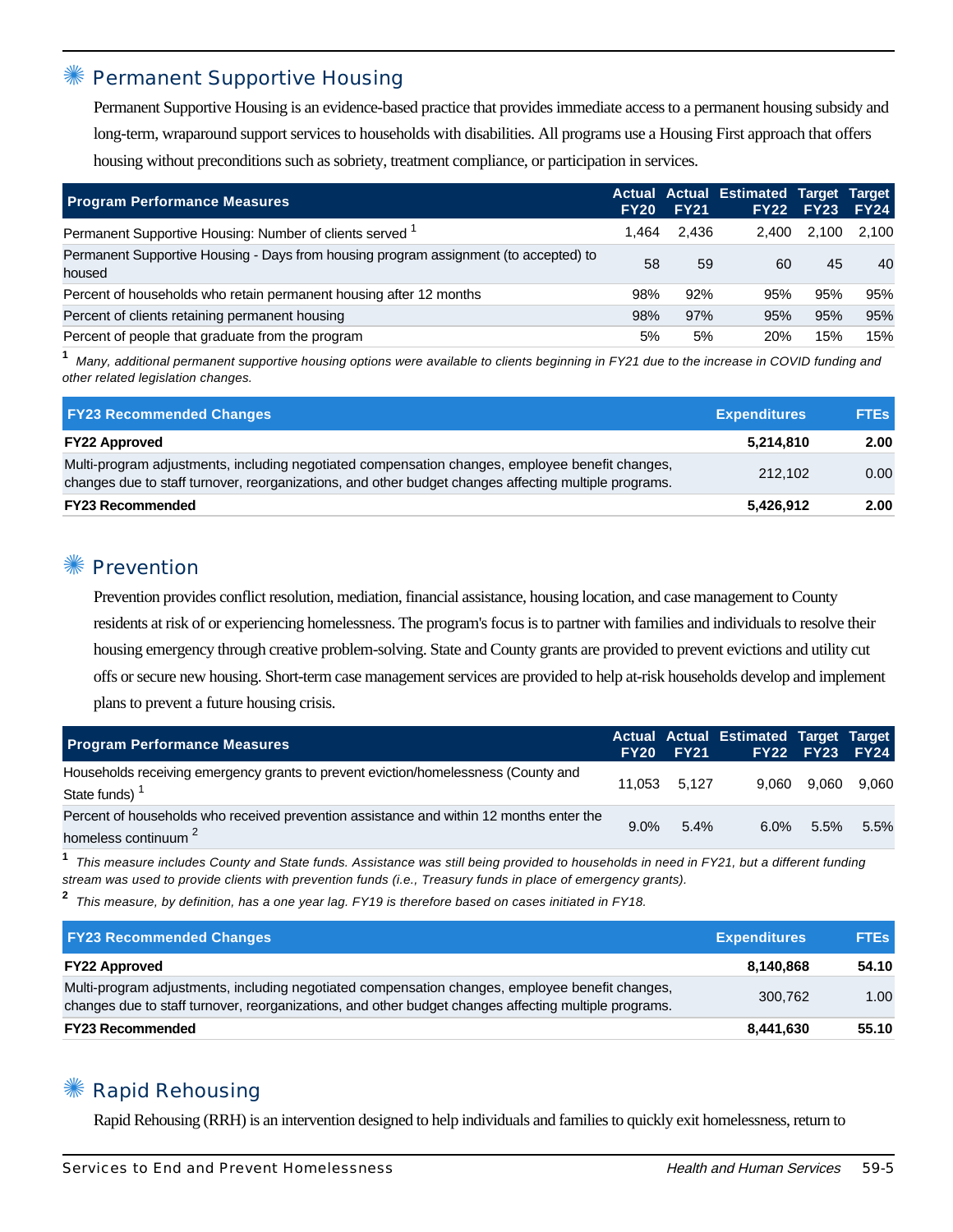housing in the community, and not become homeless again in the near term. The core components of a rapid rehousing program are housing identification, move-in and rent assistance, and rapid rehousing case management and services. The goal of the program is to help people quickly obtain housing, increase income, and support self-sufficiency to stay housed. Rapid re-housing is offered without any preconditions, such as employment, income, absence of criminal record, or sobriety.

| <b>Program Performance Measures</b>                                        | <b>Actual</b><br><b>FY20</b> | <b>Actual</b><br><b>FY21</b> | <b>Estimated</b><br><b>FY22</b> | Target <sup>1</sup><br><b>FY23</b> | <b>Target</b><br><b>FY24</b> |
|----------------------------------------------------------------------------|------------------------------|------------------------------|---------------------------------|------------------------------------|------------------------------|
| Rapid Rehousing - Number of clients served <sup>1</sup>                    | 690                          | 812                          | 800                             | 800                                | 800                          |
| Cost per positive exit                                                     | \$11,495                     | \$8,680                      | \$9,000                         | \$9,000                            | \$9,000                      |
| Percent of households with Increased income since entering rapid rehousing | 22.0%                        | 32%                          | 35%                             | 40%                                | 40%                          |
| Percent of exits to permanent housing                                      | 67.0%                        | 78%                          | 78%                             | 80%                                | 82%                          |

**1** COVID-related funds increased the number served.

| <b>FY23 Recommended Changes</b>                                                                                                                                                                          | <b>Expenditures</b> | <b>FTEs</b> |
|----------------------------------------------------------------------------------------------------------------------------------------------------------------------------------------------------------|---------------------|-------------|
| <b>FY22 Approved</b>                                                                                                                                                                                     | 1,101,469           | 0.00        |
| Enhance: Rapid Rehousing Expansion                                                                                                                                                                       | 2,000,000           | 0.00        |
| Replace: Rapid Rehousing Previously Funded by ARPA with General Funds                                                                                                                                    | 490.000             | 0.00        |
| Shift: Rapid Rehousing Funded in FY22 by ARPA Moved to General Fund                                                                                                                                      | (490,000)           | 0.00        |
| Multi-program adjustments, including negotiated compensation changes, employee benefit changes,<br>changes due to staff turnover, reorganizations, and other budget changes affecting multiple programs. | 41.371              | 0.00        |
| <b>FY23 Recommended</b>                                                                                                                                                                                  | 3,142,840           | 0.00        |

#### ✺ Rental Assistance Program

The Rental Assistance Program (RAP) provides a shallow subsidy to individuals and families at risk of or currently experiencing homelessness. The target population for this program are seniors, people with disabilities, and others on a fixed income.

| <b>Program Performance Measures</b>                                                                                                        |       | <b>FY20 FY21</b> | Actual Actual Estimated Target Target | <b>FY22 FY23 FY24</b> |       |
|--------------------------------------------------------------------------------------------------------------------------------------------|-------|------------------|---------------------------------------|-----------------------|-------|
| Number of unique households with an active rental subsidy during the year <sup>1</sup>                                                     | 1.354 | 882              |                                       | 1.000 1.750           | 1.750 |
| Percent of clients who utilized housing stabilization services (HSS) within a year after<br>receiving rental assistance (RAP) <sup>2</sup> |       | 10.0% 17.8%      |                                       | 17.0% 15.0% 12.0%     |       |

**1** Projections for FY23 and FY24 will be applicable if the Rental Assistance Program receives additional funds from the Recordation Tax Premium.

**2** This measure, by definition, has a one year lag. FY21 is therefore based on cases initiated in FY20.

| <b>FY23 Recommended Changes</b>                                                                                                                                                                          | <b>Expenditures</b> | <b>FTEs</b> |
|----------------------------------------------------------------------------------------------------------------------------------------------------------------------------------------------------------|---------------------|-------------|
| <b>FY22 Approved</b>                                                                                                                                                                                     | 1,579,784           | 5.50        |
| Enhance: Rental Assistance Program Expansion                                                                                                                                                             | 3,000,000           | 0.00        |
| Replace: Rental Assistance Program Previously Funded by ARPA with General Funds                                                                                                                          | 1,000,000           | 0.00        |
| Enhance: Rental Assistance Program Administrative Support                                                                                                                                                | 64.431              | 1.00        |
| Decrease Cost: Rental Assistance Program Funded in FY22 by ARPA Moved to General Fund                                                                                                                    | (1,000,000)         | 0.00        |
| Multi-program adjustments, including negotiated compensation changes, employee benefit changes,<br>changes due to staff turnover, reorganizations, and other budget changes affecting multiple programs. | (91,212)            | (1.00)      |
| <b>FY23 Recommended</b>                                                                                                                                                                                  | 4,553,003           | 5.50        |

### PROGRAM SUMMARY

| <b>Program Name</b> | <b>FY22 APPR</b><br><b>Expenditures</b> | <b>EY22 APPR</b><br><b>FTES</b> | <b>FY23 REC FY23 REC</b><br><b>Expenditures</b> | <b>FTEs</b> |
|---------------------|-----------------------------------------|---------------------------------|-------------------------------------------------|-------------|
|                     |                                         |                                 |                                                 |             |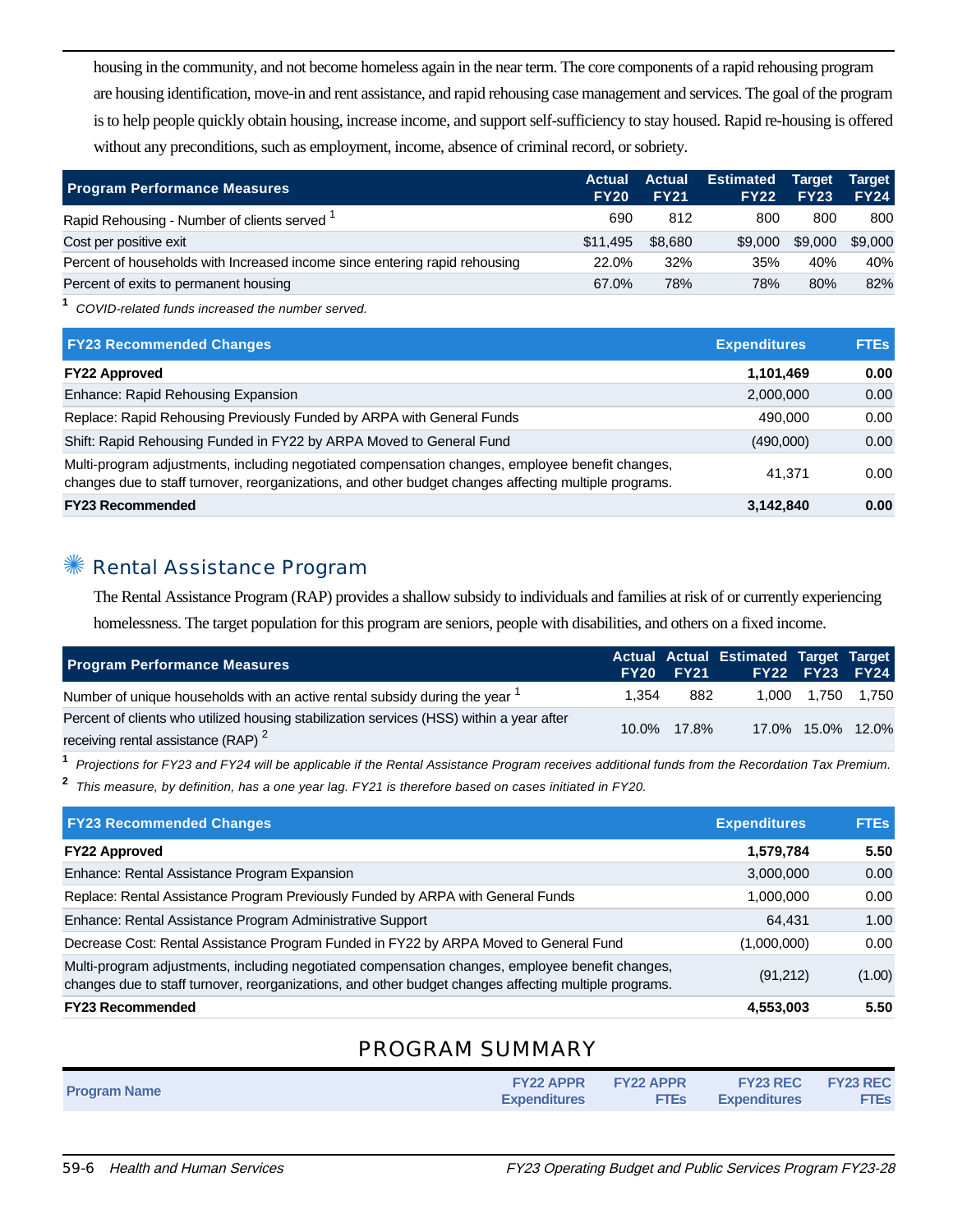# PROGRAM SUMMARY

| <b>Program Name</b>                              | <b>FY22 APPR</b><br><b>Expenditures</b> | <b>FY22 APPR</b><br><b>FTEs</b> | <b>FY23 REC</b><br><b>Expenditures</b> | <b>FY23 REC</b><br><b>FTEs</b> |
|--------------------------------------------------|-----------------------------------------|---------------------------------|----------------------------------------|--------------------------------|
| Admin - Services to End and Prevent Homelessness | 516,043                                 | 3.00 <sub>1</sub>               | 860,872                                | 6.00                           |
| Coordinated Entry                                | 1,371,474                               | 6.90                            | 1,268,743                              | 6.90                           |
| Healthcare for the Homeless                      | 1,212,175                               | 5.00                            | 1,983,566                              | 5.00                           |
| <b>Homeless Services for Families</b>            | 3,240,491                               | 3.00                            | 3,341,888                              | 3.00                           |
| Homeless Services for Single Adults              | 8,551,917                               | 2.00                            | 12,549,040                             | 2.00                           |
| Housing Initiative Program                       | 317,105                                 | 2.00                            | 297,441                                | 2.00                           |
| Interagency Commission on Homelessness           | 111,066                                 | 1.00                            | 4,000                                  | 0.00                           |
| <b>Permanent Supportive Housing</b>              | 5,214,810                               | 2.00                            | 5,426,912                              | 2.00                           |
| Prevention                                       | 8,140,868                               | 54.10                           | 8,441,630                              | 55.10                          |
| <b>Rapid Rehousing</b>                           | 1,101,469                               | 0.00                            | 3,142,840                              | 0.00                           |
| Rental Assistance Program                        | 1,579,784                               | 5.50                            | 4,553,003                              | 5.50                           |
|                                                  | <b>Total</b><br>31,357,202              | 84.50                           | 41,869,935                             | 87.50                          |